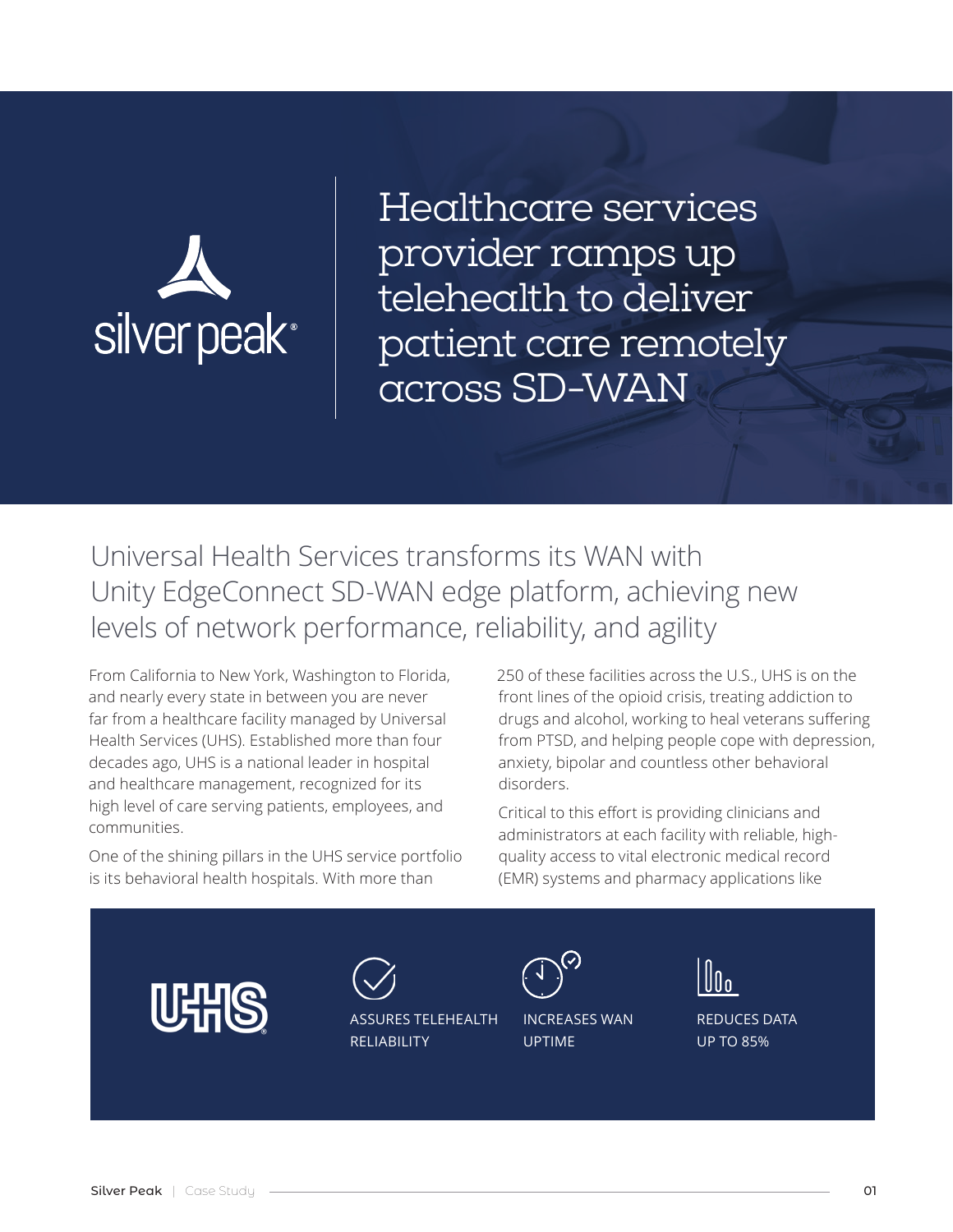McKesson, general business applications such as Kronos human resource management, and a growing number of cloud applications like Microsoft Office 365 productivity tools and, at some smaller facilities, the TalkDesk voice system. In light of the COVID-19 pandemic, with onsite visitation greatly limited, UHS also dramatically increased use of telehealth using Zoom video conferencing.

**With the increased need for telehealth, the number of concurrent Zoom sessions at each location went from one or two a day to ten or more. We've been able to bump up the bandwidth on our local ISP networks and easily configure EdgeConnect to take advantage of it. It allows the facility to still function and provide the care patients need."**

— Kevin Fitzpatrick, IS Manager, Universal Health Services

UHS had been a Silver Peak customer for several years, using WAN optimization to accelerate application performance for remote hospitals experiencing high latency due to limited connectivity options. As the company continued to expand with new facilities, traffic volume was pushing the limits of its MPLS WAN circuits. This drove the need for more WAN agility, which has proven especially important as the number of Zoom sessions with patients has recently surged.

## Transforming the network architecture with SD-WAN

Kevin Fitzpatrick, IS manager at UHS, says his team decided to transform its WAN architecture to improve network utilization, increase performance for accessing cloud-based applications like Zoom, and enable IT to respond more quickly and agilely when the business opens new locations. The Silver Peak [Unity EdgeConnect™](https://www.silver-peak.com/products/unity-edge-connect) SD-WAN edge platform played a central part in this network transformation.



"We adopted a new standard configuration, using MPLS as our preferred link for traffic headed to applications running in the corporate data center, and locally available broadband at each location for local breakout to trusted cloud applications," Fitzpatrick says.

Fitzpatrick and his team have deployed the EdgeConnect platform and implemented this standard network configuration at approximately 200 UHS behavioral health facilities in the U.S., with about 50 sites remaining. The team used EdgeConnect to build bonded tunnels across both MPLS and broadband to optimally use both links together simultaneously, leveraging [path](https://www.silver-peak.com/products/unity-edge-connect/path-conditioning)  [conditioning](https://www.silver-peak.com/products/unity-edge-connect/path-conditioning), quality of service, and [dynamic](https://www.silver-peak.com/products/unity-edge-connect/dynamic-path-control)  [path control](https://www.silver-peak.com/products/unity-edge-connect/dynamic-path-control) to optimize utilization of all available bandwidth.

Using the Unity Orchestrator<sup>™</sup> management interface, the team also configured business intent overlays, using the routing interoperability and zonebased stateful firewall capabilities within EdgeConnect to breakout cloud application traffic locally, and to prioritize application traffic heading to the corporate data center.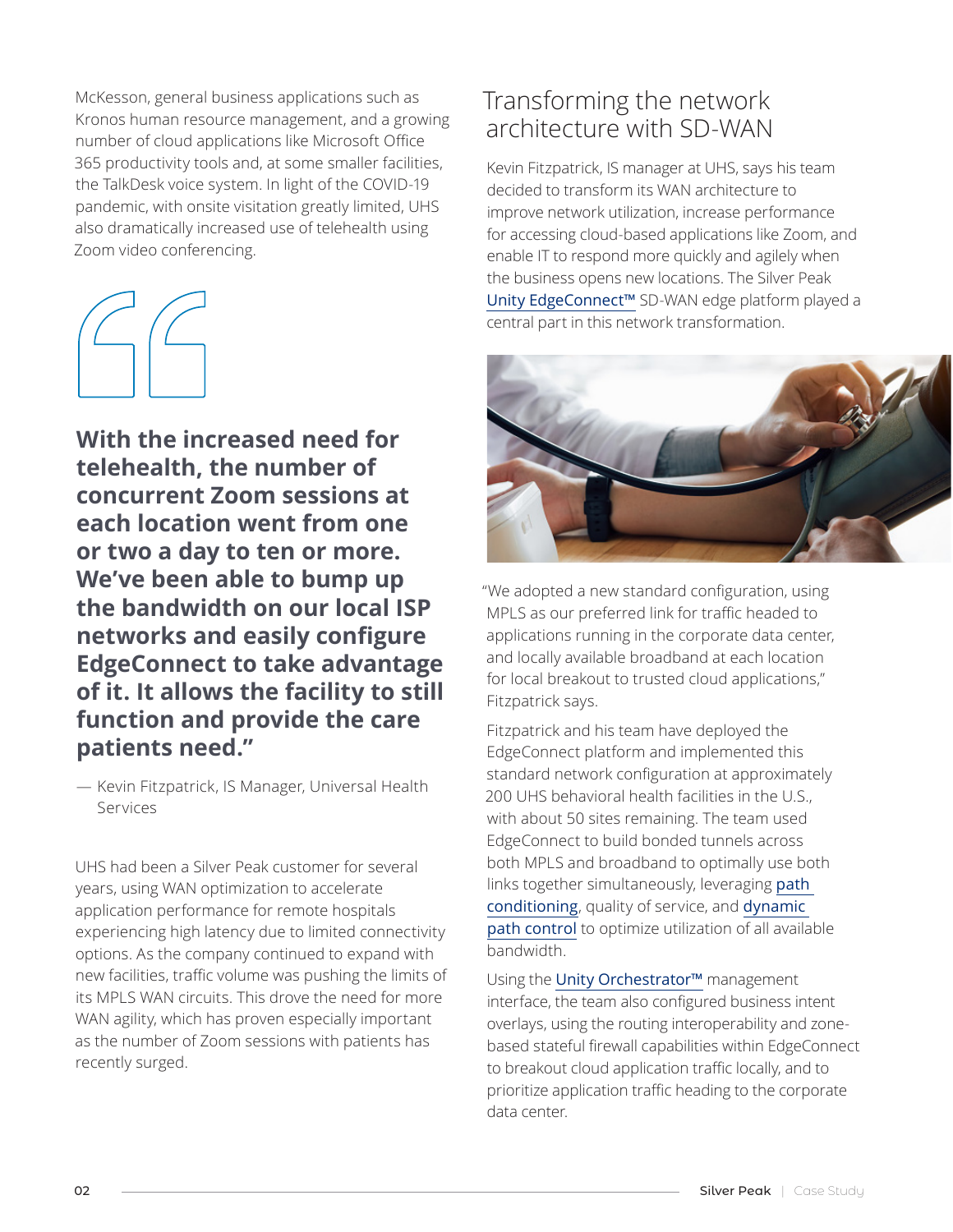For example, one business intent overlay specifies that real-time applications like Zoom, TalkDesk, and Concord faxing traffic use local broadband as the preferred link for efficient local breakout to the cloud, with the MPLS circuit available as backup to backhaul through the data center. Similarly, another overlay steers data center applications such as Kronos and McKesson across MPLS as the preferred link, prioritized as "critical" to ensure they have the network resources needed for optimal performance, while having broadband continuously available as backup. In the event of packet loss or brownouts/ outages on one circuit, EdgeConnect automatically fails over the affected traffic to the other circuit in less than a millisecond to ensure uninterrupted connectivity.

"If we didn't break out Zoom and other cloud traffic locally with EdgeConnect, we would completely flood our MPLS network," Fitzpatrick notes.

In addition, UHS implemented the optional [Unity Boost™](https://www.silver-peak.com/products/unity-boost) WAN optimization performance pack for applications such as Office 365, Veeam, and CIFS at remote locations prone to latency. The deduplication and compression provided by Boost achieves data reduction for Office 365 of approximately 85 percent, with Veeam and CIFS data reduced by 45 percent and 40 percent respectively.

### Delivers higher performance, uptime, and agility

With a reliable, high-performing, and agile SD-WAN in place, Fitzpatrick and his team have been able to respond quickly and keep pace with the recent surge in telehealth sessions and business employees working remotely. "With the increased need for telehealth, the number of concurrent Zoom sessions at each location went from one or two a day to ten or more," Fitzpatrick says. "We've been able to bump up the bandwidth on our local ISP networks and easily configure EdgeConnect to take advantage of it. It allows the facility to still function and provide the care patients need."

Fitzpatrick also points out that breaking out locally improved performance instantly for all cloud applications, resulting in a much higher quality of end-user experience. Prioritizing applications on the MPLS network also improves the end-user experience by guaranteeing network resources for accessing critical data center applications. As a result, clinicians and business staff can work productively and consistently to deliver the exceptional level of behavioral health services for which UHS is known.

Another important benefit from the SD-WAN is improved network uptime. Fitzpatrick reports, "Network stability is much better at the hospitals. We've had a number of situations where EdgeConnect has failed over traffic when a circuit failed and prevented network downtime for the facility. It has drastically cut down our urgent afterhours support calls, and people in the hospitals are able to serve patients without being held up by network problems."

As UHS continues to expand by opening new locations, the SD-WAN provides Fitzpatrick and his team with greater agility to respond to those business demands as they arise. "The Silver Peak SD-WAN opens new opportunities for us," he says. "If UHS has an outpatient site opening in three weeks, we can establish connectivity using local broadband to get them up and running until an MPLS circuit can be installed. It just gives us a lot more flexibility in supporting the business, and ultimately patients."

For more information on Silver Peak and our solutions, please visit: [silver-peak.com](https://www.silver-peak.com/)